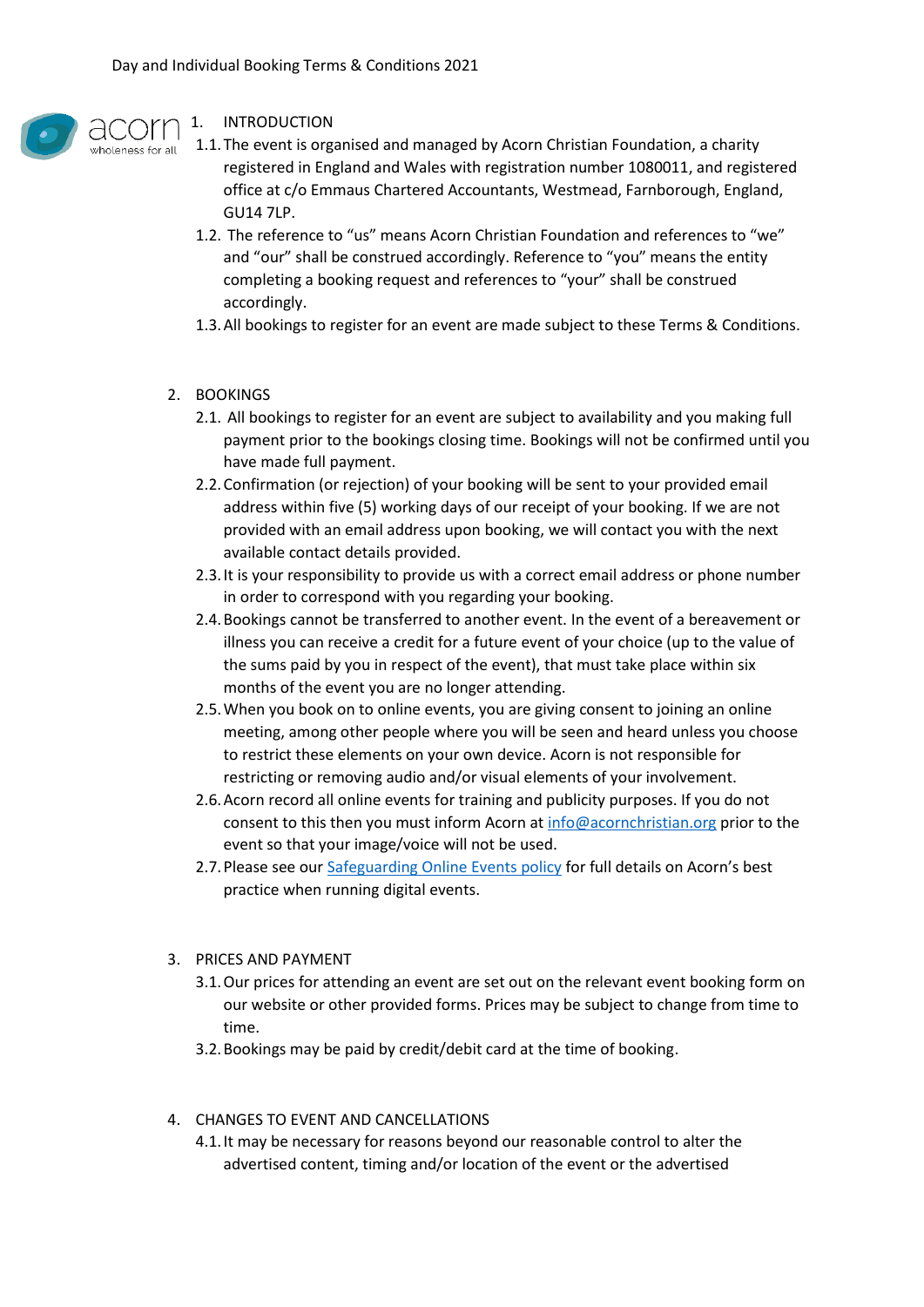speakers/leaders. We reserve the right to do this at any time. Where we alter the time and/or location of the event, we will provide you with notice of the same and will offer you the choice to either a credit for a future event of your choice (up to the value of sums paid by you in respect of the event) or the opportunity to attend the event as varied.

- 4.2.We reserve the right to cancel an event if we receive insufficient bookings for the event to be viable. In this instance we will refund any monies already paid to you.
- 4.3.If you are unable to attend the event, we welcome substitute delegates attending in your place at no extra cost if we have at least 2 days prior notice of the name of your proposed substitute and have received payment in full. Please notify us of any substitutes by email a[t info@acornchristian.org.](mailto:info@acornchristian.org)
- 4.4.No refunds will be given in respect of non-attendance (see clause 2.4 for further information).
- 4.5.Refund options will be stated on our booking page (Eventbrite or Acorn website). If you request a refund within the designated time frame you will incur a refund fee of 6.5% of the ticket price plus 0.49p per ticket.
- 4.6. We shall not be liable to you for travel, accommodation or other costs and expenses incurred (included wasted costs and expenses) if we are required to cancel or relocate the event as a result of an event outside of our control. We recommend that delegates take out insurance for the loss of fees through cancellation.
- 4.7.No refund will be given to cancellations purchased through a special offer. If we must cancel the event and it was purchased within a special offer, we will move your place to an alternative date.
- 5. CONTENT

5.1 All rights to presentations, documentation and materials published or otherwise available as part of the event are owned by us or are included with the permission of the owner of the rights. You shall not distribute, reproduce, or modify any of the content provided. Or:

5.1.1 Make any commercial use of the content

5.1.2 Include any content in a website or on any intranet

5.1.3 Use content in any way that might infringe third party rights or that may bring us or any of our affiliates into disrepute.

5.2 The content does not necessarily reflect our views or opinions.

5.3 Suggestions or advice contained in the content should not be relied upon in a place of professional or other advice. Whilst we take reasonable care to ensure that the content created by us is accurate and complete, some of it is supplied by third parties and we are unable to check its accuracy or completeness. You should verify the accuracy of any information (whether supplied by us or third parties) before relying on it. 5.4 To the extent that any content is made available by us online we reserve the right to suspend or remove access to such content at any time.

## 6. LIABILITY

6.1 Please see our Public Liability Insurance Certificate for reference

## 7. ANTI-BRIBERY

7.1 You warrant that you shall: